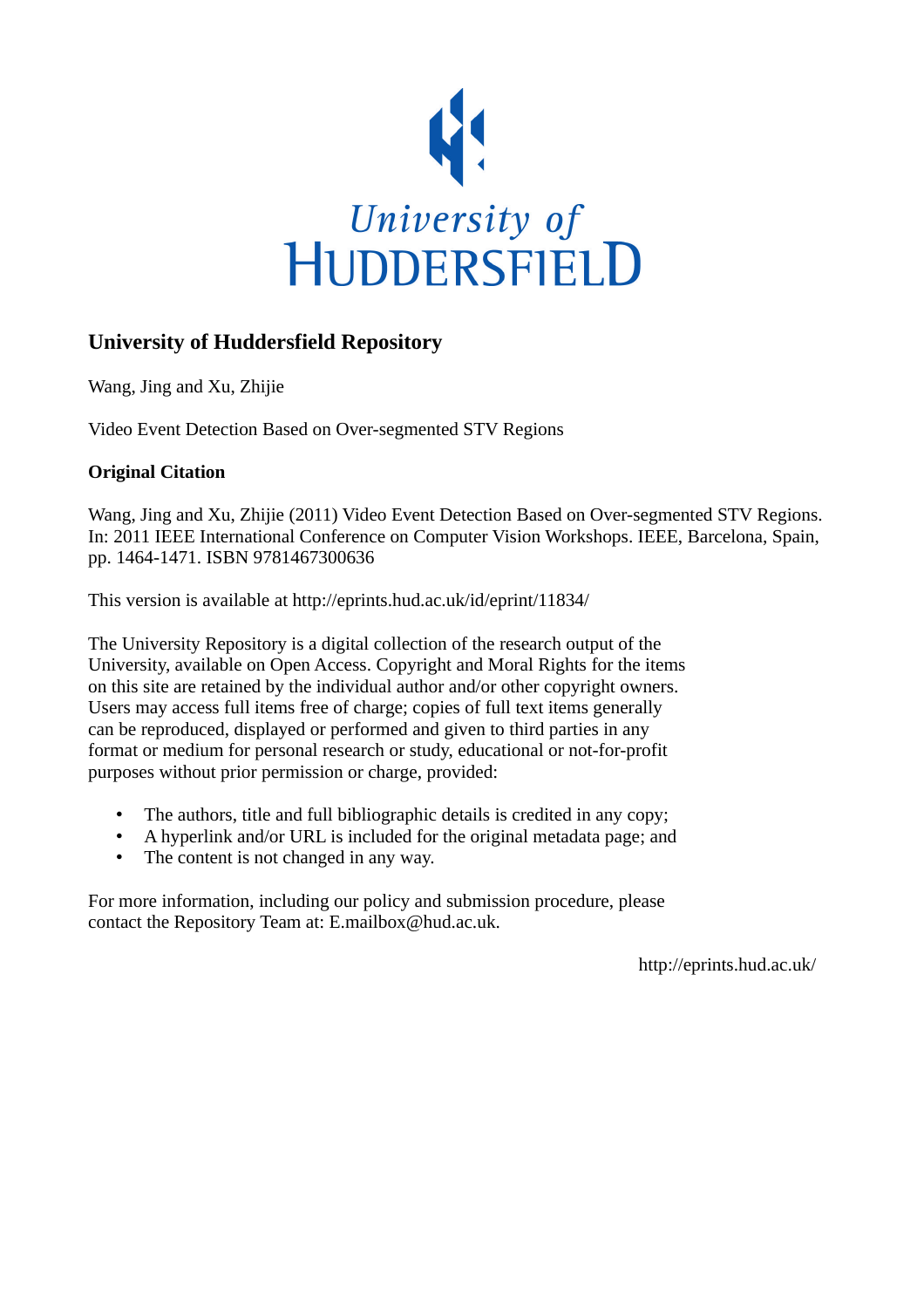## **Video Event Detection Based on Over-segmented STV Regions**

Jing Wang, Zhijie Xu Computer Graphics, Imaging and Vision Research Group School of Computing and Engineering University of Huddersfield, Huddersfield HD1 3DH, United Kingdom {j.wang2, z.xu}@hud.ac.uk

## **Abstract**

*Real-world environment introduces many variations into video recordings such as changing illumination and object dynamics. In this paper, a technique for abstracting useful spatio-temporal features from graph-based segmentation operations has been proposed. A spatiotemporal volume (STV)-based shape matching algorithm is then devised by using the intersection theory to facilitate the definition and detection of video events. To maintain system efficiency, this research has integrated an innovative feature-weight evaluation mechanism which "rewards" or "punishes" recognition outputs based on the segmentation quality. Substantial improvements on both the event "Precision" and "Recall" rate and the processing efficiency have been observed in the experiments in the project.* 

## **1. Introduction**

Video event detection is an application for finding and interpreting real-world activities through appropriate image feature extraction and recognition processes. As one of the hotly-pursued computer vision research areas, video event detection and its relevant techniques have been used for understanding human actions, crowd behaviours, and other non-human-oriented patterns based on real-time or off-line video footages. A number of successful pilots on applying automated video analysis techniques have been reported in various application domains such as surveillance systems [1], video retrieval [2], and human computer interaction (HCI) designs [3].

However, under the real-world settings, the large variations of video qualities and features that can be extracted are still posing great challenges to their practical usage. Another complexity can be stemmed into the ambiguity of the semantic of a so-called "event" in a video due to the subjective criteria of "event markers" that are often tailor-made by a particular application or researcher. While the changes on the illumination, colour, shape, or even textures of the studied subject over a defined period

of time can be classified into the first problem domain, the extracted features from the noise-laden input can also confuse the recognition system due to inexplicit boundaries between an "event" and its "background", which naturally resides in the second problem domain.

To tackle those problems through "downgrading" the noise impact and "upgrading" the intrinsic continuous characters of video events, a so-called Spatio-Temporal Volume (STV) data structure introduced by Adelson and Bergen [4] in 1985, had been adopted in this paper. The STV represents video features in a 3D spatial and temporal volume space, which transforms the event recognition tasks into corresponding 3D feature extraction and recognition operations.

Through studying the global feature distribution, a video event can be encapsulated and defined as a specific 3D pattern that simplifies the event detection tasks on the semantic level. Global features at here mean the 3D shapes and contours composed of the segmented STV regions.

In this research, an improved pattern recognition algorithm has been developed to harness the promising characteristics of the STV structure. The core of this approach is based on the region intersection (RI) methods that compare 3D shape templates with extracted STV regions.

It has been proven that many 2D image processing and pattern recognition algorithms can be readily extended to the 3D space in a high dimensional vector form for defining advanced features such as 3D curves, shapes, volumes and their formations. The method proposed in this research is started with an optimised 3D oversegmentation operation to detect the boundaries and feature distributions of the STV sub-regions, which ignores the semantic differences between an event "actor" and its "background". This "background-independent" operation reduces the false-positive rate in differentiating noises and signals under the complex real-world settings.

After the feature extraction, a calibration mechanism has been established based on the so-called normalised RI distance. The technique evaluates the distribution of the segmented regions and then calibrates the matching distance by using a coefficient factor. Compared with original approach, this new process matches the templates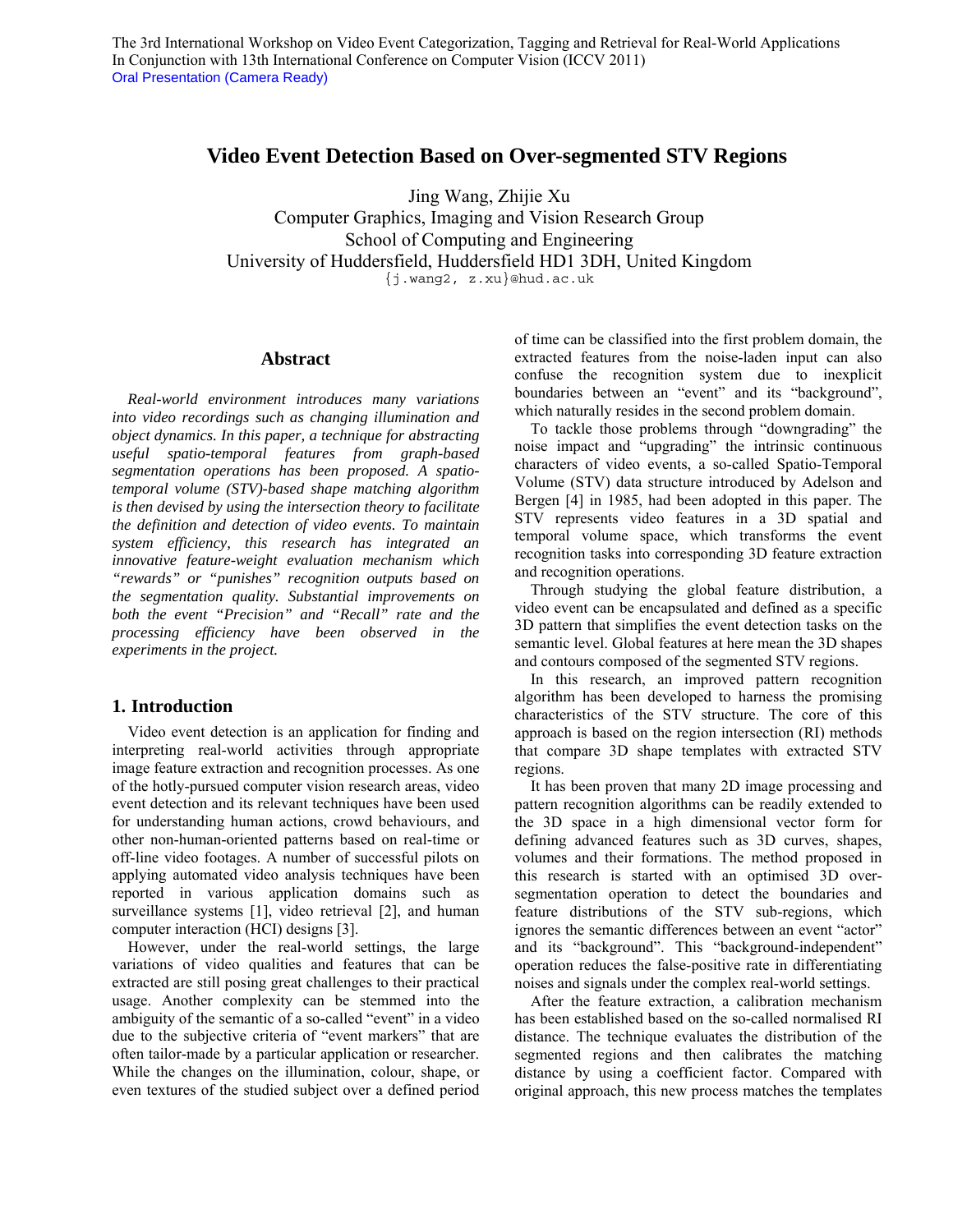more accurately in a noisy environment.

The rest part of this paper is organised in the following order: Section 2 briefly reviews the state-of-the-art of STV and its related operations. Section 3 focuses on the algorithm design and system prototyping. The system is then tested and evaluated in Section 4. Section 5 concludes the paper with planned future works.

#### **2. Literature review**

STV was first introduced for highlighting the relationship between the temporal and pixel distributions in video footages in the 1980s [4, 5, 6]. Limited by computer performance at the time, a number of worldleading image processing research groups had attempted to map the STV models to their customised 2D projection planes before applying the normal pixel-based processing methods for further analysis. These so-called "clipping plans" inscribed with distinctive textures and shapes can be adopted to infer dynamic information, such as a human gait analysis method introduced by Niyogi and Adelson in 1994 [7]. Researchers have also developed various local spatial and temporal feature–based techniques for video event detection, such as the local grid-based model [8, 9] and the bag of interesting words (BoW) method [10, 11, 12].

Into the new Millennium, STV-based methods have gathered further momentums attributing to the increasingly powerful PC computers. Global features such as silhouettes or object boundaries [13, 14] and opticalflow [15, 16, 17] have been studied in the STV space. Wider applications of the STV-related techniques have been found in medical visualisation [18], traffic analysis [19], crime scene reconstruction [20] and crowd management [21]. These advancements have highlighted the volumetric nature of the features studied. For example, Gorelick *et al.* [22, 23] in 2007 proposed a 3D silhouettesbased shape-invariant analysis method. Through deploying the Poisson distance equation on volumetric shapes, the local spatio-temporal saliency features and Hessian orientations can be abstracted to represent the video events.

Recently, combining and calibrating the STV global features with local representations have made significant progress. For example, Jiang *et al.* [12] introduced an inter-frame constrained local feature definition for the convex matching scheme often used in human action detection. Dollár *et al*.'s [24] spatio-temporal cuboid prototyping method extended the ability of the 2D interest point into STV space. Siva and Xiang's [21] 3D BoW, Basharat *et al*.'s [25] SIFT-based video retrieval, Zhai and Shah's [26] spatio-temporal attation model, Leptev and Lindeberg's[11] slice-based feature points and Loper *et al.*'s [27] bag-of-visual-features (BoVF) have also pushed efforts on this front.

### **3. System development**

#### **3.1. Spatio-temporal Volume structure**

This research has adopted the spatio-temporal volume (STV) data structure to represent the spatial and temporal information extracted from the original video clips and events. As illustrated in Figure 1, the STV defines a 3D volume space in a 3D coordinates system denoted by X, Y and T (time) axes. In a more observant manner, a STV model is composed of a stack of 2D arrays of pixels projecting along the orthogonal temporal axis. In this structure, the concept of an individual frame is replaced by an analogical 3D volume model in which its density, envelop and slices are all factors to the final interpretation of the model. The STV data structure transforms the video event detection process from a conventional frame-based mechanism to a 3D model analysis operation. By using this transformation, dynamic information can be represented by 3D shapes, flows or discrete points. Various pattern recognition methods, shape analysis and matching algorithms can be applied on the 3D volumetric features on an event template to solve the event detection challenges.



Figure 1. People falling down defined by a STV shape

## **3.2. Event detection system prototyping**



As illustrated in Figure 2, the system begins with a video signal acquisition module before data being transformed to STV models in a queuing buffer (See Section 4.2). Global segmentations then take place prior to the template matching operations being applied. The event template constriction works in this project are considered an off-line operation. Standard human actions have been defined based on popular video data bases such as KTH [28] and Weizmann [23], which include many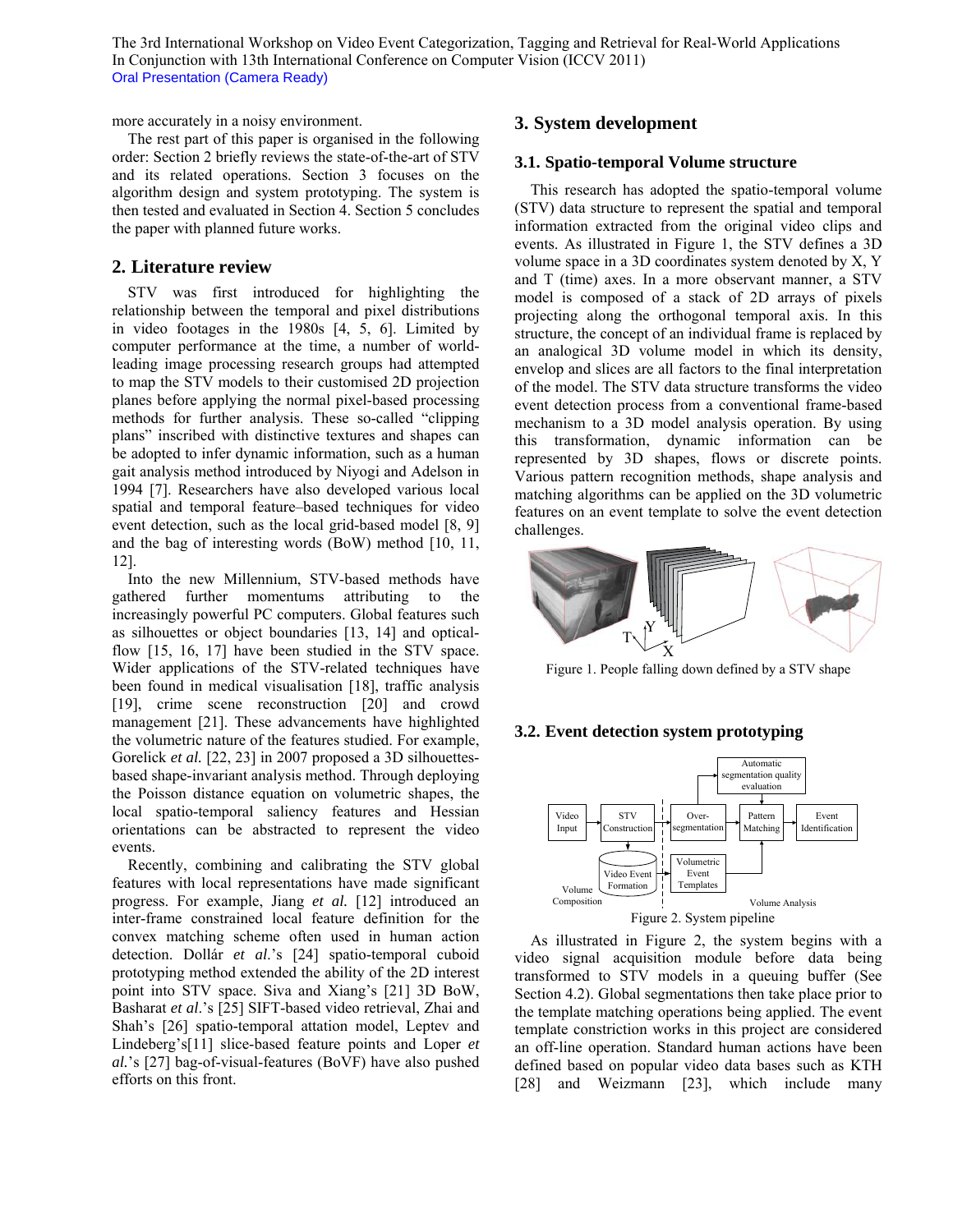"elementary" single human actions and gestures such as "waving hands", "walking" and "jumping".

The baseline segmentation method used in this research is named as Pair-wise Region Comparison (PWRC), which is an accurate segmentation approach for classifying textures based on original intensity or colour features. The algorithm follows an iterative mechanism and updates each cluster in every cycle by comparing their inner difference and similarities with neighbouring clusters. In this research, this graph-oriented comparison approach has been applied into the STV space.

Based on the early works of Ke *et al*.'s Region Intersection (RI) method [29], an improved event detection strategy has been developed for recognising video events by matching the global features of the oversegmented regions. The matching outputs are then automatically calibrated by deploying an evaluation mechanism based on the segmentation qualities for improving the efficiency of the event recognition process. The advantage of the devised recognition method in this research has shown its distinctive advantages when dealing with real-world signals from complex backgrounds.

#### **3.3. Feature extraction**

For representing the feature point distribution of a STV model, the hierarchical PWRC segmentation algorithm is deployed [30, 31].

The PWRC is a graph-based clustering technique for representing an image's pixels and their neighbours as a graph  $G=(V,E)$ , where *V* denotes a collection of vertices  $v_i$ in the graph and  $E$  denotes the collection of edges  $e_i$ between two vertices that  $(v_i, v_j) \in E$ ,  $(i \neq j)$ . In this algorithm, the vertices and edges are defined by corresponding regional histograms and their distances. At start, each vertex is in an independent cluster  $C_v$ . The similarity between different regions and the dissimilarity inside a region are then compared. Depending on the "similarity factor", two regions can be merged into a new larger region. During the operation, the initially independent regions will keep growing in an iterative fashion until reaching a predefined threshold.

For improving the run-time performance of PWRC in the STV domain, this research has also applied a hierarchical structure for PWRC segmentation as expressed in the following pseudo code in Table 1.

In the Table 1, the *Int*( $C_v$ ) and *Diff*( $C_u$ , $C_v$ ) is calculated based on the following equations:

$$
Int(C_v) = \max_{(v_i, v_j) \in MST(C, E)} w((v_i, v_j));
$$
 (1)

$$
Diff(C_1, C_2) = \min_{v_i \in C_1, v_j \in C_2, (v_i, v_j) \in E} w((v_i, v_j));
$$
 (2)

$$
MInt(C_1, C_2) = \min \left[ \left( Int(C_1) + \frac{k}{|C_1|} \right), \left( Int(C_2) + \frac{k}{|C_2|} \right) \right]. \tag{3}
$$

#### **INPUTS**

Spatio-Temporal Volume (STV) Pair-wise Region Comparison factor *k* Hierarchical levels *n*

#### **OUTPUT**

STV with Labelled segmentation regions  $C_{n-1}$ **ALGORITHM**  Transform STV colour space from RGB to L\*a\*b\*; Initialise  $C_0$  by associating the elements  $C_v$  with STV; Loop *i* from 1 to *n*

Build  $L^*a^*b^*$  histogram for each region in  $C_{i,1}$ ;

Represent  $C_{i-1}$  as a graph  $G=(V,E)$ :  $V = L^*a^*b^*$  histogram;  $E = \chi^2$  distance between neighbours of the histograms;

Calculate **C***i* based on fundamental PWRC method: Calculate inner differences  $Int(C_v)$  inside each cluster of  $C_{i-1}$ ; Calculate the differences  $Diff(C_u, C_v)$  between two consecutive clusters of  $C_{i-1}$ ; Merge two cluster and renew  $\mathbf{C}_i$  if  $diff(C_u, C_v)$ *MInt*( $C_u$ , $C_v$ );

Build next hierarchical level on lower resolution End Loop

#### End **Pseudo code**

Table 1. Pseudo code of Segmentation algorithm

In above equations, *w* denotes the weight of an edge in *Int*( $C_v$ ). Equation 1 is defined by the Minimum Spanning Tree (MST) of the clusters;  $Int=0$  if  $C_v$  contains only one vertex element. Since MST presents a minimum cost description of an graph, other components in the same connected graph should contain more than one edge that are larger than  $Int(C_v)$  to define the lower threshold of the internal feature difference. Equation 2 represents the minimum difference between two distinctive clusters which is the lower threshold for merging two regions. The *Diff*=∞ if there is no edge connecting  $C_1$  and  $C_2$ . Equation 3 is an improved version of the Equation 1 which introduces *k* for maintaining the segmentation sensitivity, where  $|C_v|$  denotes the number of elements in a cluster.

The sensitivity of the PWRC segmentation is controlled by the coefficient *k* with larger values will leading to a bigger segmented regions. When smaller values are applied, it can ensure most of the important boundaries being extracted. This research has chosen smaller *k* for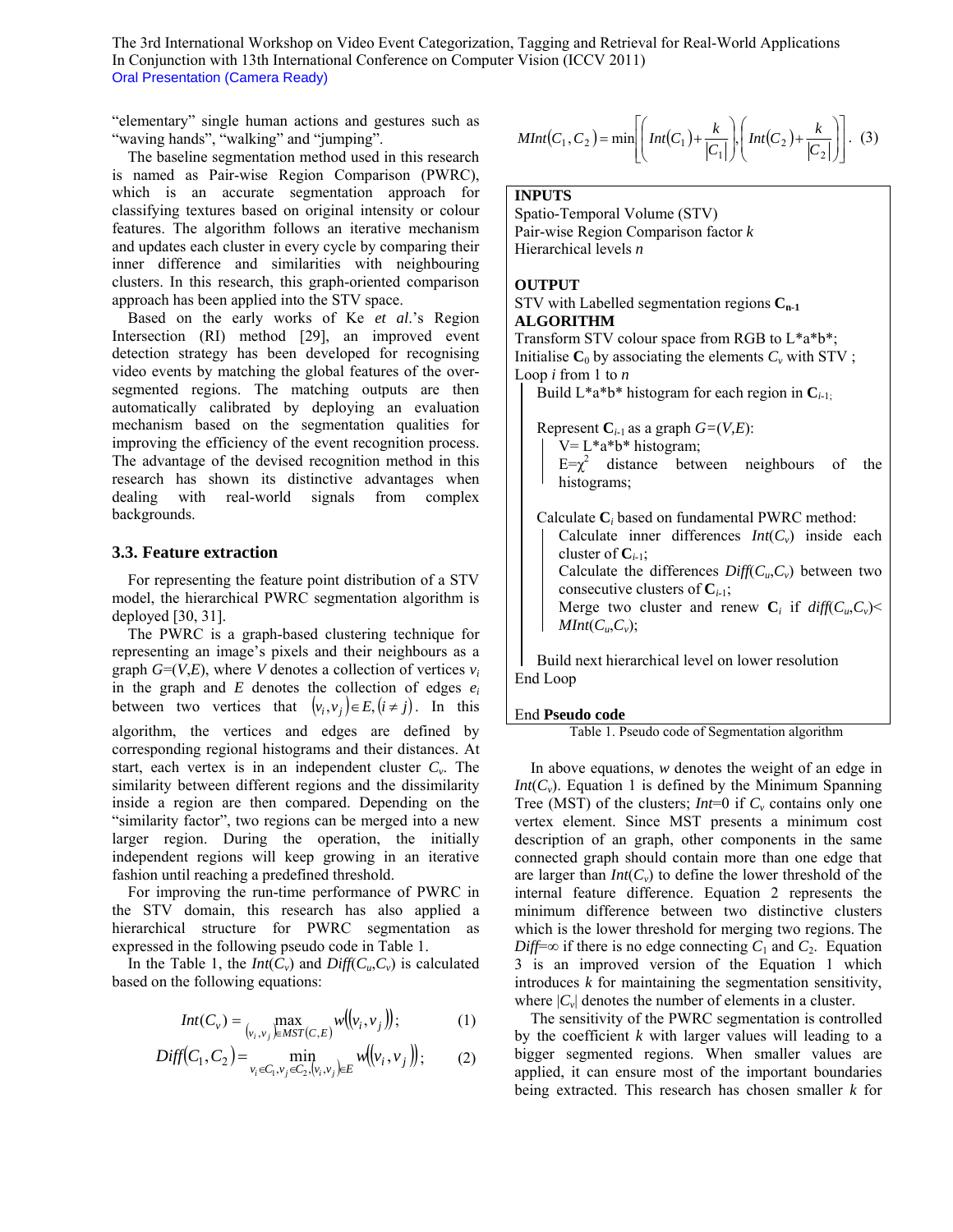extracting more accurate volumetric shapes for the following matching operations.

The PWRC processes are iterated in a range of 5 to 11 level hierarchical structures from the STV data sets. As shown in Figure 3, the video shots contain many uniformed colour areas such as ground, buildings and sky. In addition, details and texture variations such as people's clothes and windows frame of buildings are surrounded by the large solid areas. In the experiment, most of the human boundaries was identified and segmented accurately.



Figure 3. Video segmentation result by using hierarchical PWRC

## **3.4. Pattern recognition**

As illustrated in the system pipeline, the segmentation outputs provide shape and boundaries features for representing event profiles in the STV space, which transforms the event recognition operation into a 3D shape matching operations. Various pattern matching techniques, such as [23],[13] and [14], analysing the distribution of boundary segments directly based on the assumption that the segmentation outputs contain "perfectly sorted boundaries". In reality, video events are difficult to be "clearly separated" from any uncontrolled backgroundsagainst often fine-tuned background in a lab. Many "fake" regions can be falsely identified as interested regions. For example, as illustrated in the Figure 3, the "actors" in the video has been segmented into more than one part due to the texture of his clothes, which is far from "perfect". These small regions caused by over-segmentation are commonly treated as problematic and considered the main cause to the low efficiency of the relevant pattern analysis algorithms due to extra filtering required to "clean" the region boundaries.

In this research, the over-segmented event volumes are not viewed as "further improvement required" but an intermediate output that can be directly fed into the

innovative shape-based matching algorithm. A close examination of the Figure 3 reveals that the oversegmentation has effectively identified all the intersected space actually contains all the shapes boundary sections (sub-boundaries) in the volume. The matching operations can be carried out based on these segments through analysing the distribution of them. This approach can be classified into the so-called "Region Intersection" (RI) category. One of the distinctive features of RI methods is their ability to perform shape-based event detection in challenging real-world setting where event signals are often immersed under complex background noises. The method devised in this research has explored the following design theorem.





Figure 4. RI template matching algorithm based on Set Theory with four possible scenarios

Based on the Set Theory, the mechanism of a baseline RI method can be simplified as illustrated in Figure 4, where the cuboid represents an over-segmented STV. An event shape template, highlighted by the bold boundary will slide across the entire volume at runtime to identify and intersections with all the sub-regions. The RI matching algorithm then calculates the sum of all the intersected parts and their matching distances based on the 4 possible scenarios as illustrated from Figure 4.b to 4.e. It is worth noting that in the case of Figure 4.e, where a large overlapping region is intersected with the template. The RI distance will be calculated using the Relative Complement of the template in the over-segmented sub-regions. These different scenarios can be summarized as:

$$
I(E, S_w) = \begin{cases} |E \cap S_w| & \text{if } |E \cap S_w| < |S_w|/2 \\ |S_w - E \cap S_w| & \text{otherwise} \end{cases} \tag{4}
$$

where *I* denotes the distance, *E* represents event templates and *Sw* marks one sub-region during the matching process.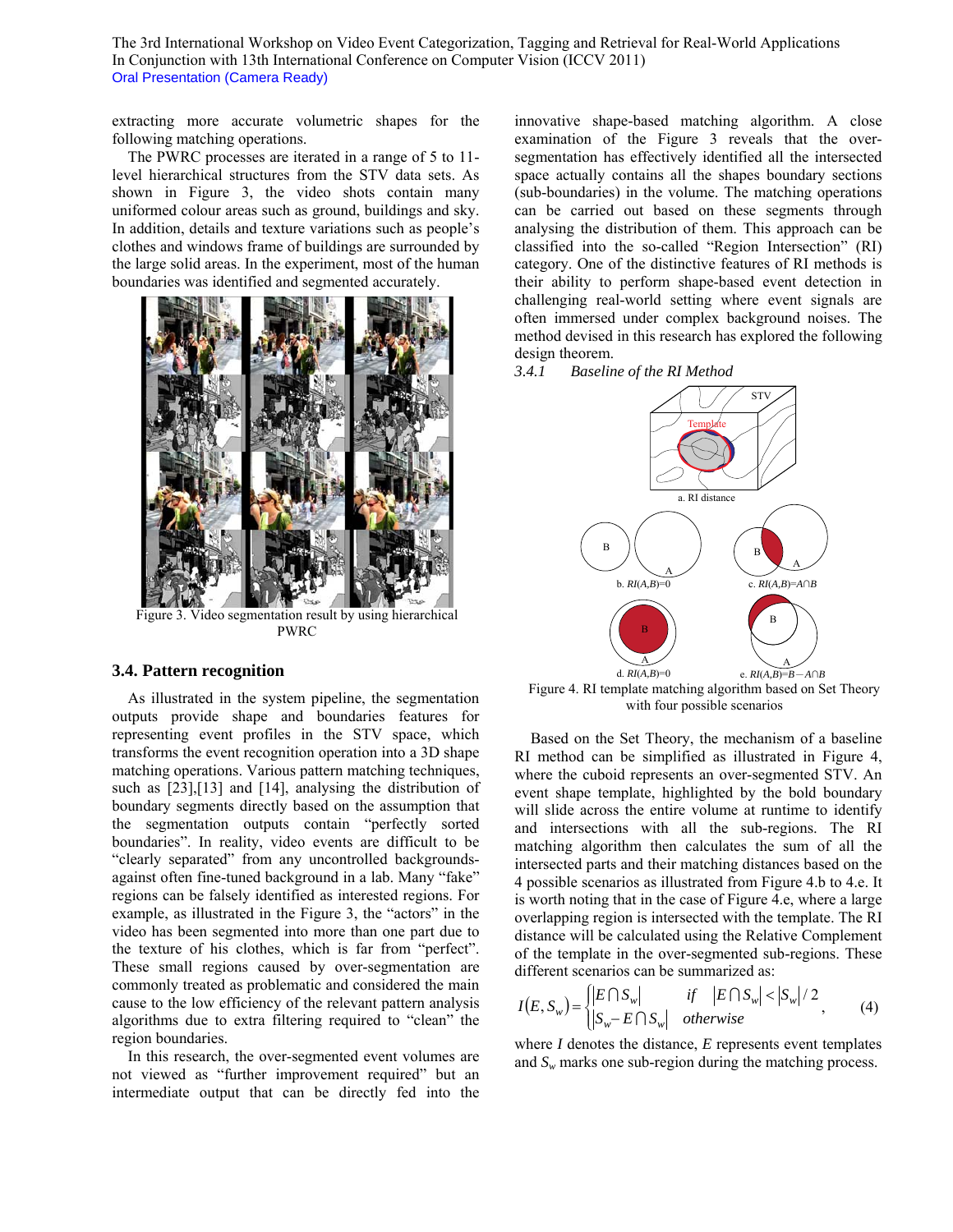The overall distance between an event template and the detected pattern can be written as:

$$
I_{l}(E, S) = \frac{1}{N(E)} \sum_{i=1}^{n} I_{l}(E, S_{w});
$$
 (5)

$$
N(E) = \begin{cases} \sum_{i=1}^{n} \left( \frac{|E|}{2} - \frac{|E|}{2^{|E|+1}} C_{|E|}^{|E|/2} \right), & |E| = even \\ \sum_{i=1}^{n} \left( \frac{|E|}{2} - \frac{|E|}{2^{|E|}} C_{(|E|-1)}^{|E|-1} \right), & |E| = odd \end{cases}
$$
(6)

where *l* denotes the current location of the sliding template window.  $N(E)$  is the normalised factor associated with the distribution of the event template, which can be calculated independently and used as look up table (LUT) during the matching operations.

After scanning through the entire template across the volume (searching window mechanism), the RI operations will mark all the locations with a matching distance less than a pre-defined threshold as a "match".

#### *3.4.2 The Coefficient Factor-based RI Distance*

The RI baseline method introduced above can detect most event corresponding shapes in an over-segmented STV. However, the accuracy of this method needs to be improved for real-world settings, where the proposed coefficient factor will improve the accuracy of the RI distances. As discussed in Section 3.3, real-world video inputs usually contain both large solid colour areas and detailed textures. The PWRC segmentation methods can classify these contents in an over-segmented style consisted of both large and small sub-regions. But some extremely smaller regions around the event shape boundaries can produce substantial normalised RI distances, which is a potential cause for the intolerance to the false negative results. In the new approach, "rewards" have been given by to the larger sub-regions that effectively reduce the distance values. For the smaller regions, contrary measures will be taken automatically.

The evaluation scheme is automatically generated based on a quantifying process to the intersected regions' local histogram to record the size and the number of the intersected sub-regions as shown in Figure 6.

The local histograms discussed above can be used to compare with the histograms extracted from the controlled ideal RI matching scenarios. When the event actors and backgrounds are perfectly segmented as illustrated in Figure 5, all feature points on the contour of the template will be matched to the segmented patterns, therefore the histogram will show a straight line lying on the horizontal axis.

In real world scenarios, there are three main different situations when calculating the coefficient factors as illustrated in Figure 6.a, b and c, where the event templates are denoted by the artificial ellipses. In Figure 6.a, the intersection parts are mainly composed by a large

quantity of small sub-regions. The distribution histogram illustrated at the right hand side shows a single peak near the original point. In Figure 6.b, the histogram is showing a largely flat curve with small fluctuations indicating a fewer but larger intersected regional blocks. Figure 6.c contains both large and small intersectional parts, where the smaller regions are dominant; therefore the diagram shows a prominent peak in the histogram with smaller variations on other places. Through using the histograms, the distribution of different types of intersectional groups can be evaluated using the normalised  $\chi^2$  distance between current histogram and "perfect" histogram.







Figure 6. Local histogram used for evaluating the intersected segmented regions

The coefficient factor can be expressed as a linear transformation from the histogram distance as denoted in Equation 7:

$$
\widetilde{I}_l(E, S) = I_l(E, S) \cdot [a + b \cdot f_l(E, S)],\tag{7}
$$

where  $f_i(E, S)$  is the normalised  $\chi^2$  distance of the histograms. The lower limited *a* and slope *b* control the degree of the correction of the RI distance. The value of the coefficient factor should be around 1, which is the threshold in switching between "rewarding" and "punishing". In the experiments, the range of change is in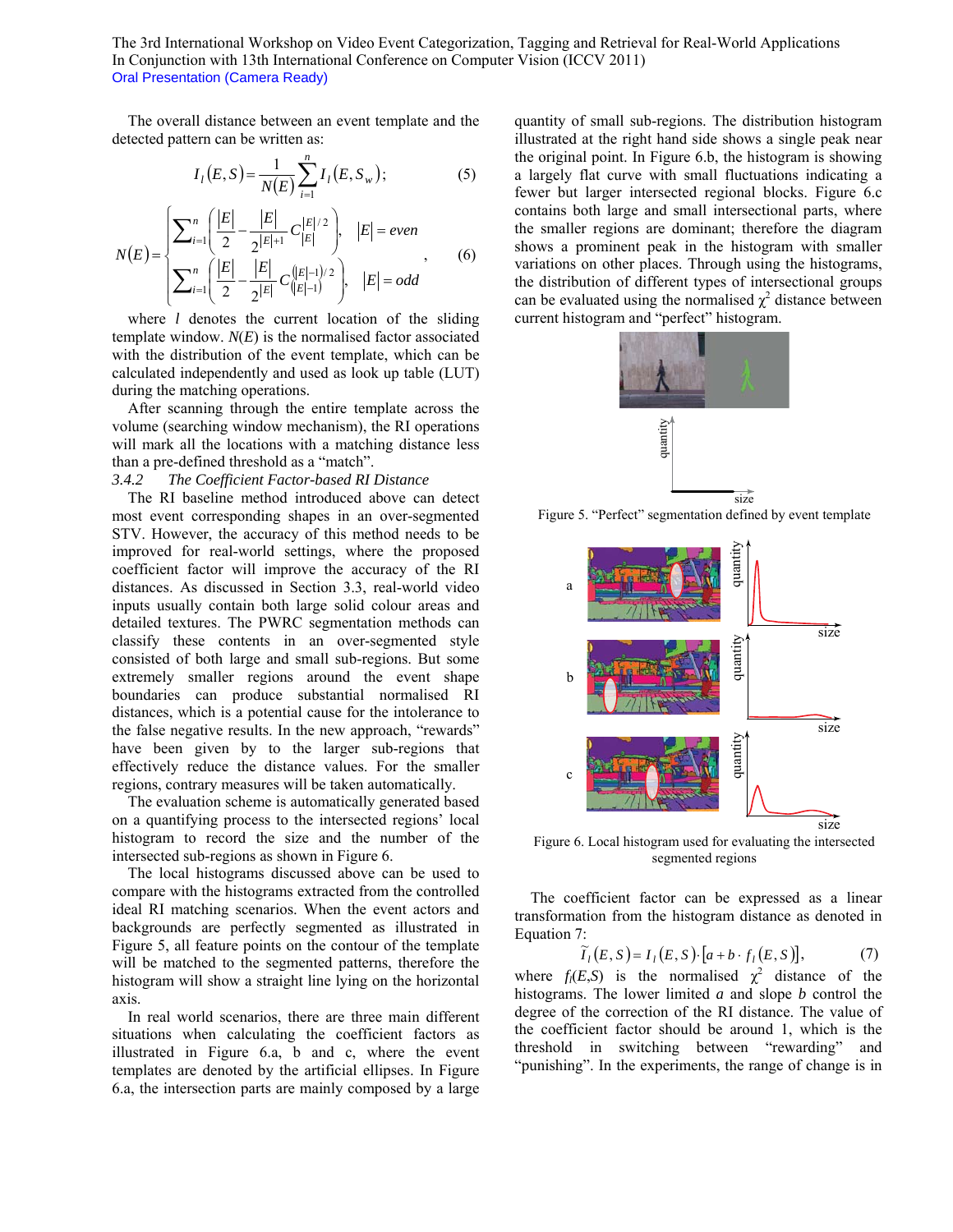between 0.6 and 1.4, which is proven suitable for most of the video datasets testes.

## **4. Tests and evaluations**

A series of experiments have been designed and carried out for validating the system performances under the controlled and real-world settings. The system software was developed by using the corresponding MATLAB functions, the OpenCV 2.2 libraries and LabVIEW API (Application Program Interface). The experiments were mainly carried out on a host PC equipped with an AMD 2.62 GHz Athlon CPU with 2G RAM.

#### **4.1. System performance on public datasets**

Experiments were carried out in this research to assess the event detection accuracy based on the theoretical structure of the system as introduced in Section 3.

The design theorem of these tests was to establish the relationships of the ground truths based on the calculated matching coefficients from the KTH [28] datasets. Table 2 lists the values of all parameters used in the experiment. In the KTH dataset, the event templates applied for RI matching were defined by averaging four volumetric contours in each event category.

|  |  | <b>Coefficient Factor</b> |  |  |
|--|--|---------------------------|--|--|
|  |  |                           |  |  |
|  |  |                           |  |  |

Table 2. Parameters used for testing public datasets

|                                    | Walk | Jogo Tun box clap  |                        | Walke |
|------------------------------------|------|--------------------|------------------------|-------|
| wave 0.0 0.0 0.0 0.0 0.0           |      |                    |                        | .86   |
| clap $.00$ $.03$ $.00$ $.11$ $.81$ |      |                    |                        | .05   |
|                                    |      | box 02 .00 .00 .87 | $.08$ .03              |       |
|                                    |      |                    | run 07 11 82 00 00 00  |       |
|                                    |      |                    | jog 13 69 18 00 00 00  |       |
| walk                               | .87  |                    | $0.07$ 0.0 0.0 0.0 0.0 |       |

Figure 7. The KTH confusion matrix

| Methods and techniques      | <b>Event Detection Accuracy</b> |  |
|-----------------------------|---------------------------------|--|
| This Method: $PWRC + RI$    | 82.0%                           |  |
| + CF(Coefficient factor)    |                                 |  |
| Ke et al.'s MS (Mean shift) | 80.9%                           |  |
| $+ RI + Flow [29]$          |                                 |  |
| Schuldt et al. [28]         | 71.7%                           |  |
| Dollár et al. [24]          | 81.2%                           |  |
| Niebles et al. [32]         | 81.5%                           |  |

Table 3. The Accuracy performance compared with other approaches.

Figure 7 shows the test results of the detection accuracy based on the confusion matrix acquired from each dataset. The average accuracy of developed the system is 82.0%, which is better than many popular methods as listed in Table 3. As Illustrated in the confusion matrix, certain events such as jog-and-run and box-and-clap groups are difficult to distinguish due to their silhouette similarities and small variation on the temporal axis. One possible solution to such a problem is to combing the machine learning algorithms with the local spatio-temporal features for differentiating the details of human gestures.

## **4.2. Performance under uncontrolled and complex backgrounds**

Above experiments were carried out in controlled environments for proof-of-idea. The experiments introduced in this section were focused on the real-world performance of the system subjecting to noise and other more challenging real application settings. The parameters adopted for these testes are as defined in Table 4

| <b>PWRC</b>             |  | Coefficient Factor |                                         |  |
|-------------------------|--|--------------------|-----------------------------------------|--|
|                         |  |                    |                                         |  |
|                         |  |                    |                                         |  |
| 77.11<br>$\overline{1}$ |  | $\cdots$           | $\mathbf{11}$ $\mathbf{1}$ $\mathbf{1}$ |  |

Table 4. Parameters applied for uncontrolled testing



Figure 8. Footages (bending, waving two hands and running) used for uncontrolled and complex backgrounds testing

Since the Weizmann database [23] mostly contains simple backgrounds and a single actor in each video clip, these files are ideal for defining human actions by using active contour-based [33] segmentation processes and being facilitated by manual adjustment. In this experiment, the entire Weizmann database was used for template composition through averaging the extracted template STV shapes from the same event category.

Several footages recorded in the university campus have also been tested as shown in Figure 8, which contains various action events for comparing with the predefined templates and classifiers. The length of each video is 10 minutes. The system's robustness has then been validated by the Receiver Operator Characteristic curves (ROC curves).

For ensuring the efficiency of the proposed system, this research has introduced a queuing buffer for live video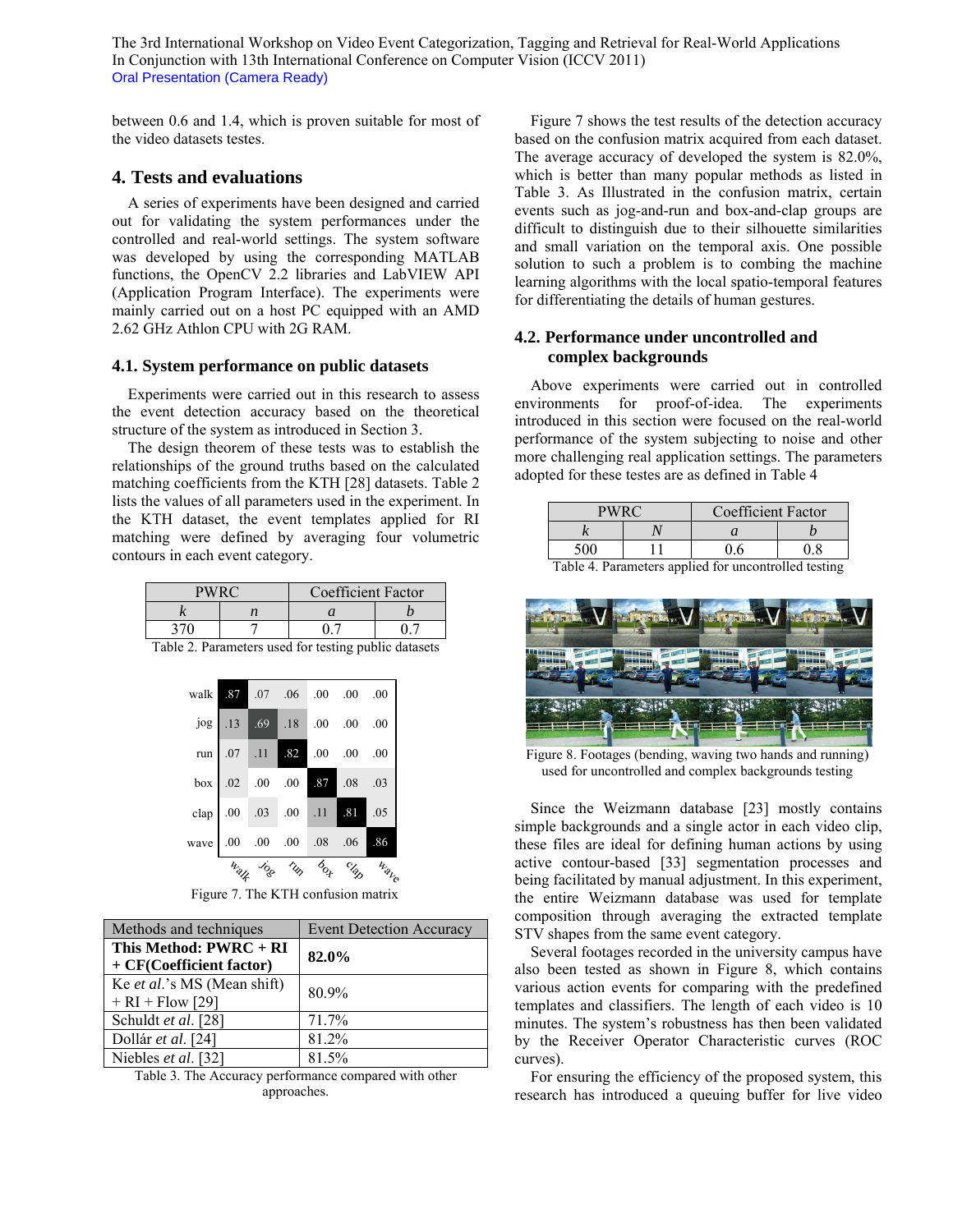feeds, in which the incoming frames are transformed into the 3D STV space before being tested against the predefined templates. At runtime, the system starts with building a buffer (assigning memory) to the incoming video stream. The index of the first frame and the size of a STV model are customisable and dependant on the predefined action templates in terms of video configuration data such as resolution and frame rate. Once the RImatching is completed, the buffer assigned for holding the STV model will be freed from the memory to avoid accumulating memory footprints for the next STV operations.



Figure 9. The ROC curves under complex backgrounds

The average time consumption of event detection processes is around 30 seconds by using parameters listed in Table 4, which includes 10s for video segmentation and 20s for template matching. The system has shown its comparable efficiency against many similar approaches such as [29] and [13].

Figure 9 demonstrated the ROC curves generated from experiment to highlight the performance difference between the RI-based matching algorithms during the changing of detection threshold (increase 10% for each plot in the curves). It is evident that the system can produce superior performances through introducing the coefficient factor mechanism as explain in Section 3.4.2. In addition, the innovative Hierarchical PWRC method can abstract more accurate shape features in compression with other clustering based segmentation methods, such as Mean Shift.

#### **5. Conclusions and future work**

This project has developed a STV-based approach to tackle the common problems in video event detection, where video contents can be modelled as 3D volumetric shapes for template matching. One of the key techniques developed in the research is the improved Region Intersection-based shape matching, which can handle the shape feature generated from the over-segmentation process. In the system design, the distributions of the oversegmented regions have also been used for the shape matching in the forms of coefficient factors, which are indicated by the relevant histograms and being evaluated as the distance matching at run-time.

The research system of its current form can only handle video events that possess distinctive shapes changes. It cannot register motions occurred inside of a volume, for example, a front view of a human hand-clapping event. It is envisaged that the future works of this project will focus on integrating other analytical features in the volume space to yield more intrinsic and non-intuitive information for interpretation those information. Currently the STVbased matching operation is still the dominant and most time consuming process in the process pipeline. Although this research was not initially aiming at real-time applications but to investigate an interactive and off-line analytical tool, the operational efficiency still plays a vital role in its future success. One of the envisaged solutions is to employ hardware acceleration by adopting the latest computer parallel architectures, for example, through harnessing data parallelism embedded in the modern Graphics Processing Units (GPUs) to facilitate the data intensive and filter-driven computations [34].

#### **References**

[1]. M. Valera and S.A. Velastin. Intelligent distributed surveillance systems: a review*.* IEE Proceedings Vision, Image and Signal Processing, 152(2):192-204,2005.